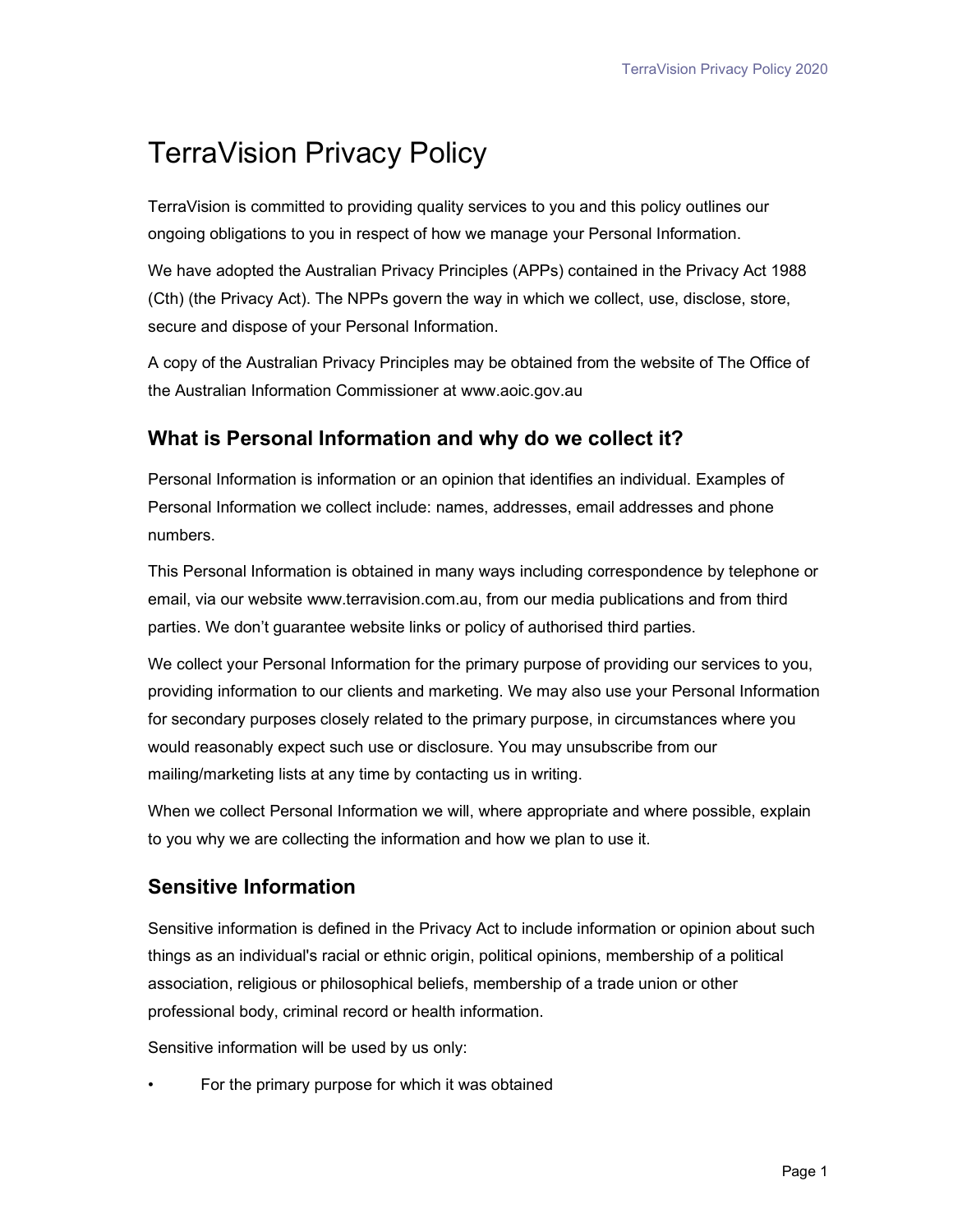- For a secondary purpose that is directly related to the primary purpose
- With your consent; or where required or authorised by law.

#### Third Parties

Where reasonable and practicable to do so, we will collect your Personal Information only from you. However, in some circumstances we may be provided with information by third parties. In such a case we will take reasonable steps to ensure that you are made aware of the information provided to us by the third party.

#### Disclosure of Personal Information

Your Personal Information may be disclosed in a number of circumstances including the following:

- Third parties where you consent to the use or disclosure; and
- Where required or authorised by law.

#### Security of Personal Information

Your Personal Information is stored in a manner that reasonably protects it from misuse and loss and from unauthorized access, modification or disclosure.

When your Personal Information is no longer needed for the purpose for which it was obtained, we will take reasonable steps to destroy or permanently de-identify your Personal Information. However, most of the Personal Information is or will be stored in client files which will be kept by us for a minimum of 7 years.

#### Access to your Personal Information

You may access the Personal Information we hold about you and to update and/or correct it, subject to certain exceptions. If you wish to access your Personal Information, please contact us in writing.

TerraVision will not charge any fee for your access request, but may charge an administrative fee for providing a copy of your Personal Information.

In order to protect your Personal Information we may require identification from you before releasing the requested information.